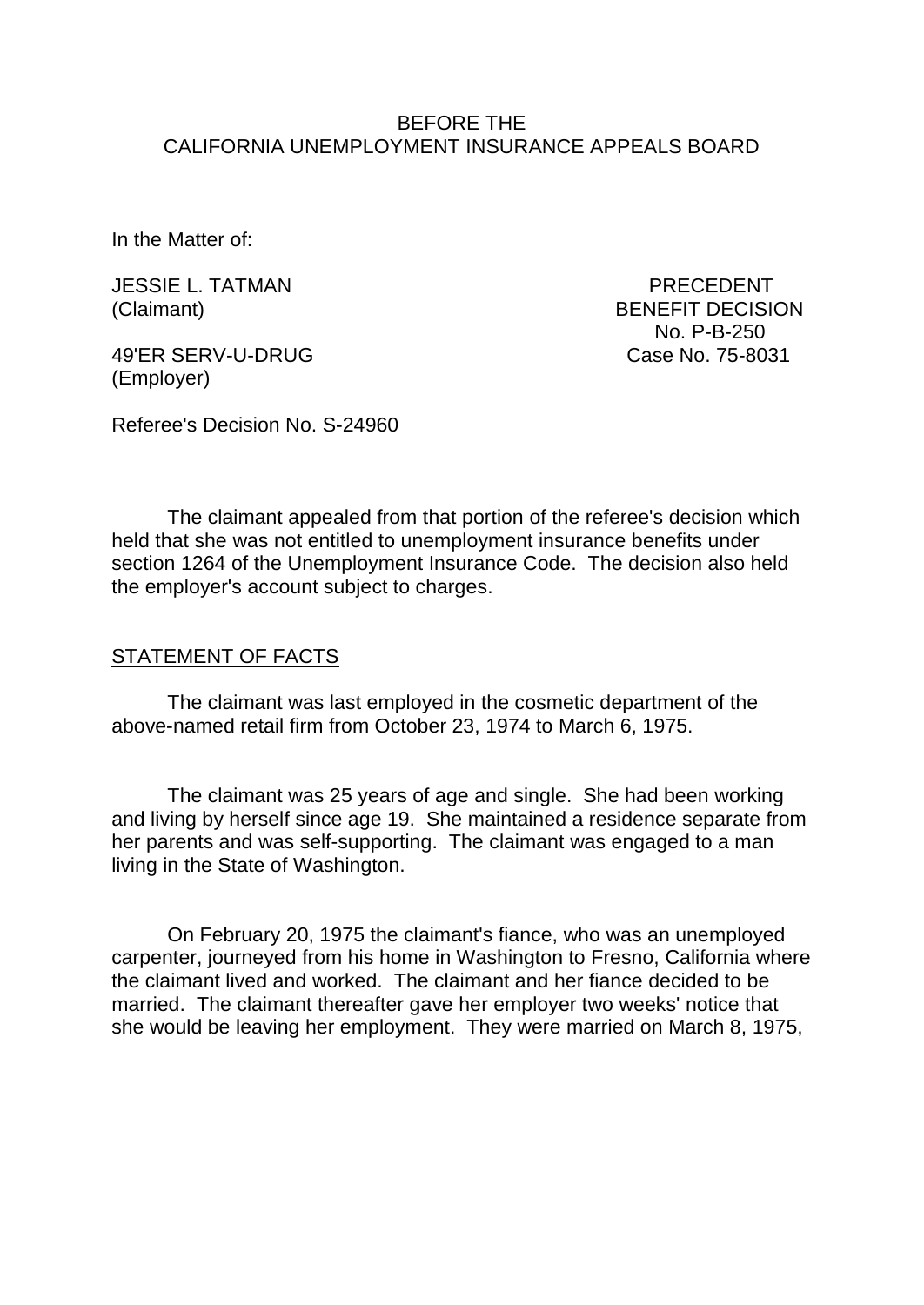and then moved to Washington on March 9, 1975. Both she and her husband were unemployed when the claimant subsequently filed her claim for unemployment insurance benefits on March 12, 1975. His last work was in self-employment, he had no wage credits for unemployment insurance purposes and had been unemployed since December 1974. Additionally, the claimant's husband had consistently declined to seek employment both before and after marriage.

# REASONS FOR DECISION

Under the provisions of section 1264 of the code, a claimant is rendered ineligible for unemployment insurance benefits for the period of unemployment ensuing after her leaving of work to be married. She remains ineligible until she subsequently secures bona ride employment even though good cause existed for her voluntary leaving of work unless she was the major support of her family at the time she left work and at the time she filed her claim for benefits. The claimant in the present case is clearly ineligible for benefits under this section of the code unless she comes within the major support exception.

In Appeals Board Decision No. P-B-58 we held that a sole self-supporting person does not constitute a "family" within the meaning of section 1264 of the code, and perforce would be ineligible to receive benefits. We published that decision on November 25, 1969. In so doing, we overturned our long-standing holdings, as well as the Department's administrative interpretations, to the contrary.

The facts of the case now before us have caused us to reexamine our 1969 decision and the dissent in Appeals Board Decision No. P-B-58. We have done so in the light of a long series of cases stretching from the holding of California Employment Commission v. Los Angeles Downtown Shopping News Corporation, 24 C. 2d 421, decided in 1944, through Gibson v. Unemployment Insurance Appeals Board, 9 Cal. 3d 494, 108 Cal. Rptr. 1, promulgated in 1973, which have consistently stressed that the law requires that the Unemployment Insurance Program be liberally construed with the purpose of extending its benefits to unemployed workers. Additionally, it is evident that the entire thrust and purpose of unemployment compensation is to provide benefits to persons unemployed through no fault of their own in order to reduce the suffering that is a concomitant of unemployment (section 100, Unemployment Insurance Code).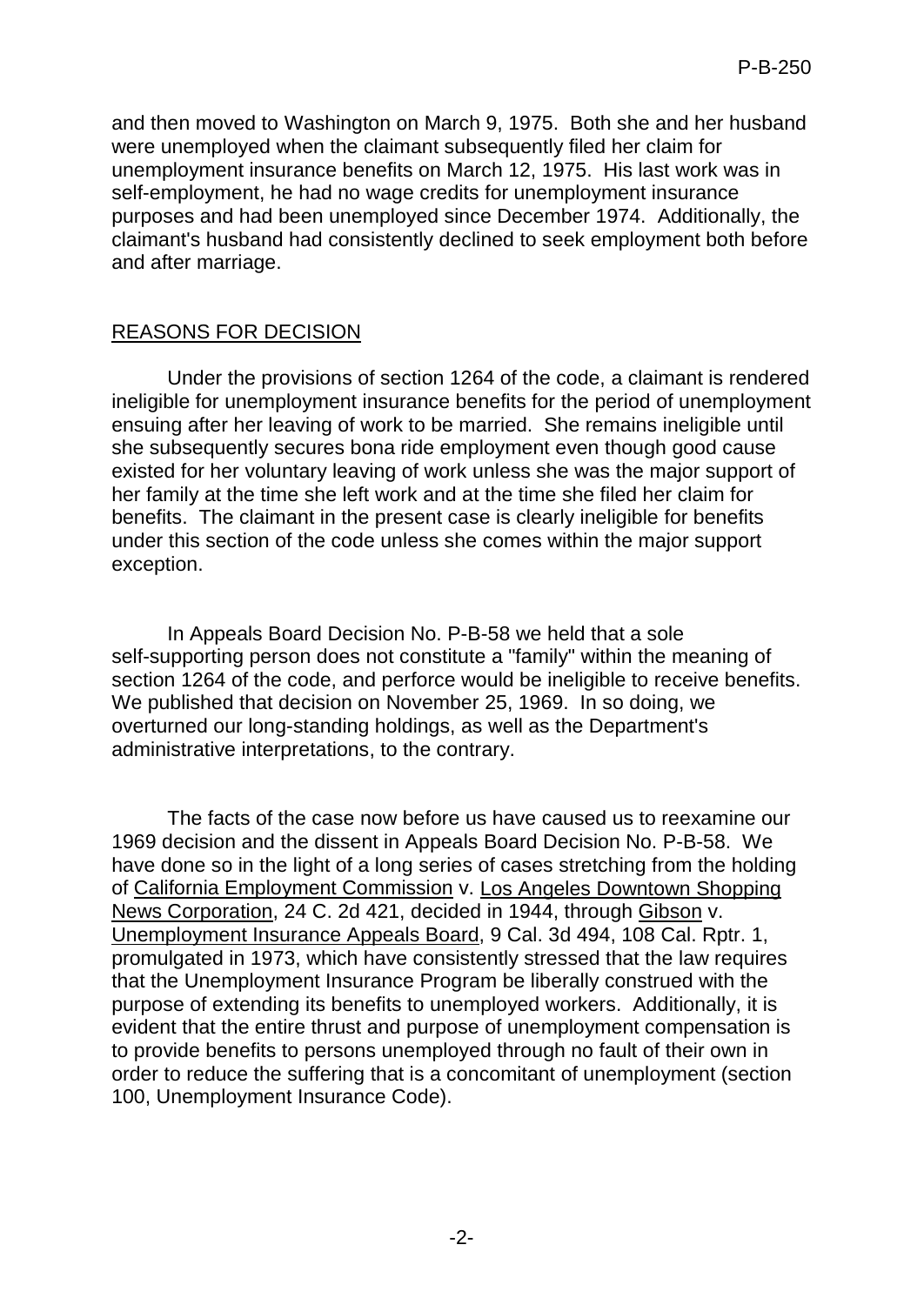From this point of departure, we find it appropriate to focus our attention on the content of the dissent in Appeals Board Decision No. P-B-58 which, in turn, examined the law prior to the adoption of that precedent. There, it was pointed out that in 1955 this Board adopted the principle that a single self-supporting person, although not a member of a family in the ordinary sense, was entitled to the benefits of the "major support" provision of what is now section 1264 of the code (Benefit Decision No. 6362). The point was also made that this construction had met with salutory results ,Benefit Decision No. 6370) and had become a well established principle. In that regard, the dissenters observed:

"Consistent administrative construction of a statute over many years, particularly when it originated with those charged with putting statutory machinery in effect, is entitled to great weight and will not be overturned unless clearly erroneous (Di Giorgio Fruit Corporation v. Department of Employment (1961), 56 C. 2d 54; 13 Cal. Rptr. 663; 362 P. 2d 487). The construction of a statute by the officials charged with its administration must be given great weight for their 'substantially contemporaneous expressions of opinion are highly relevant and material evidence of the probable general understanding of the times and the opinions of men who probably were active in the drafting of the statute.' When an administrative interpretation is of long-standing and has remained uniform, it is likely that numerous transactions have been entered into in reliance thereon, and it could be invalidated only at the cost of major readjustments and extensive litigation (see Whitcomb Hotel, Inc. v. Cal. Emp. Com. (1944), 24 C. 2d 753, and cases cited therein).

"We have previously noted herein our consistent construction of section 1264 of the code as applied to factual situations similar to the instant case. Although numerous bills have been introduced in the State Legislature over the years to amend, and indeed, repeal section 1264 of the code, the text still remains unchanged since its original enactment in 1953. The same is true of Administrative Regulation No. 1264-1 which was adopted shortly after enactment of the statute.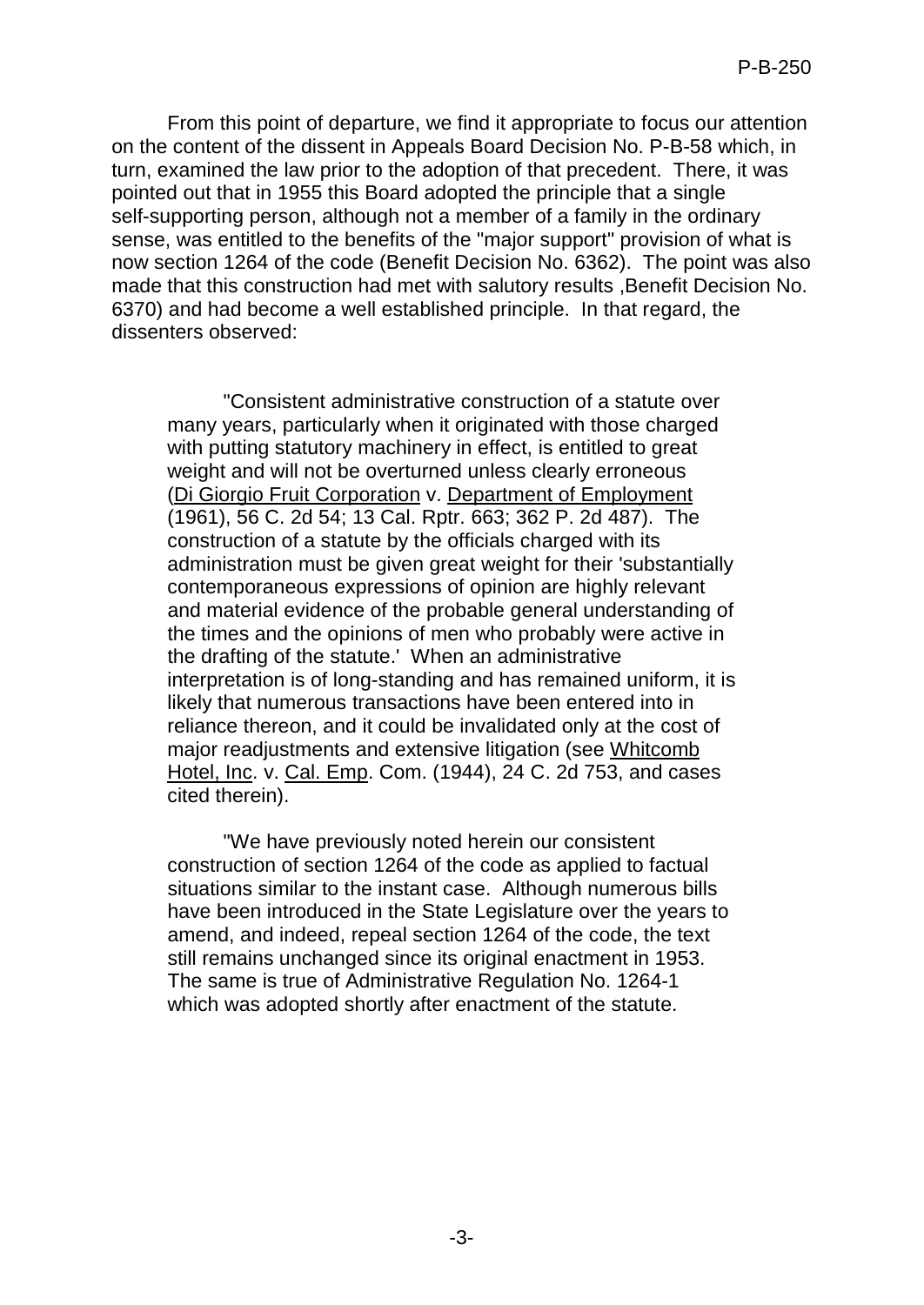Under these circumstances, it is our opinion that such longstanding and consistent interpretation of the statute should not be overturned except for weighty reasons. We do not find the reasoning of the majority opinion to be so persuasive as to justify the overturn of our long-standing and consistent interpretation of the statute."

After six years of experience, we are persuaded that the reversing of the decisions in Benefit Decisions Nos. 6362 and 6370 in Appeals Board Decision No. P-B-58, wherein we hold that a single person cannot be a "family" within the meaning of the escape clause of section 1264 of the code, was ill advised. Too frequently, deserving, unmarried, hard-working, self-supporting individuals who have become unemployed through no fault of their own have been denied benefits on what we now perceive to be the spurious ground that they were not a "family." We are persuaded that the better logic, when viewed in the context of the remedial nature of the Unemployment Insurance Program which is designed to aid the unemployed worker, sustains the conclusion that a sole self-supporting individual does constitute a family within the meaning of section 1264 of the code. In so concluding, we expressly overrule our finding to the contrary in Appeals Board Decision No P-B-58.

We now turn to the claimant's case. It is evident that the claimant was single and self-supporting at the time she quit to be married. She was, in fact, sole support of that "family." At the time she filed for benefits both she and her husband were unemployed. The claimant's husband had not worked for some time, did not endeavor to find employment, and had no wage credits that would make him eligible for unemployment insurance benefits. The claimant, on the other hand, had an enviable employment record, was actively seeking work and had wage credits that would entitle her to unemployment insurance compensation. In these circumstances, we find that the claimant was then the major support of her new "family" (see De Somov v. California Unemployment Insurance Appeals Board, 36 Cal. 3d 845. As she was in the statutory support role both at the time she quit and at the time she filed for benefits, the claimant is eligible for benefits despite the restricture provisions of section 1264 of the code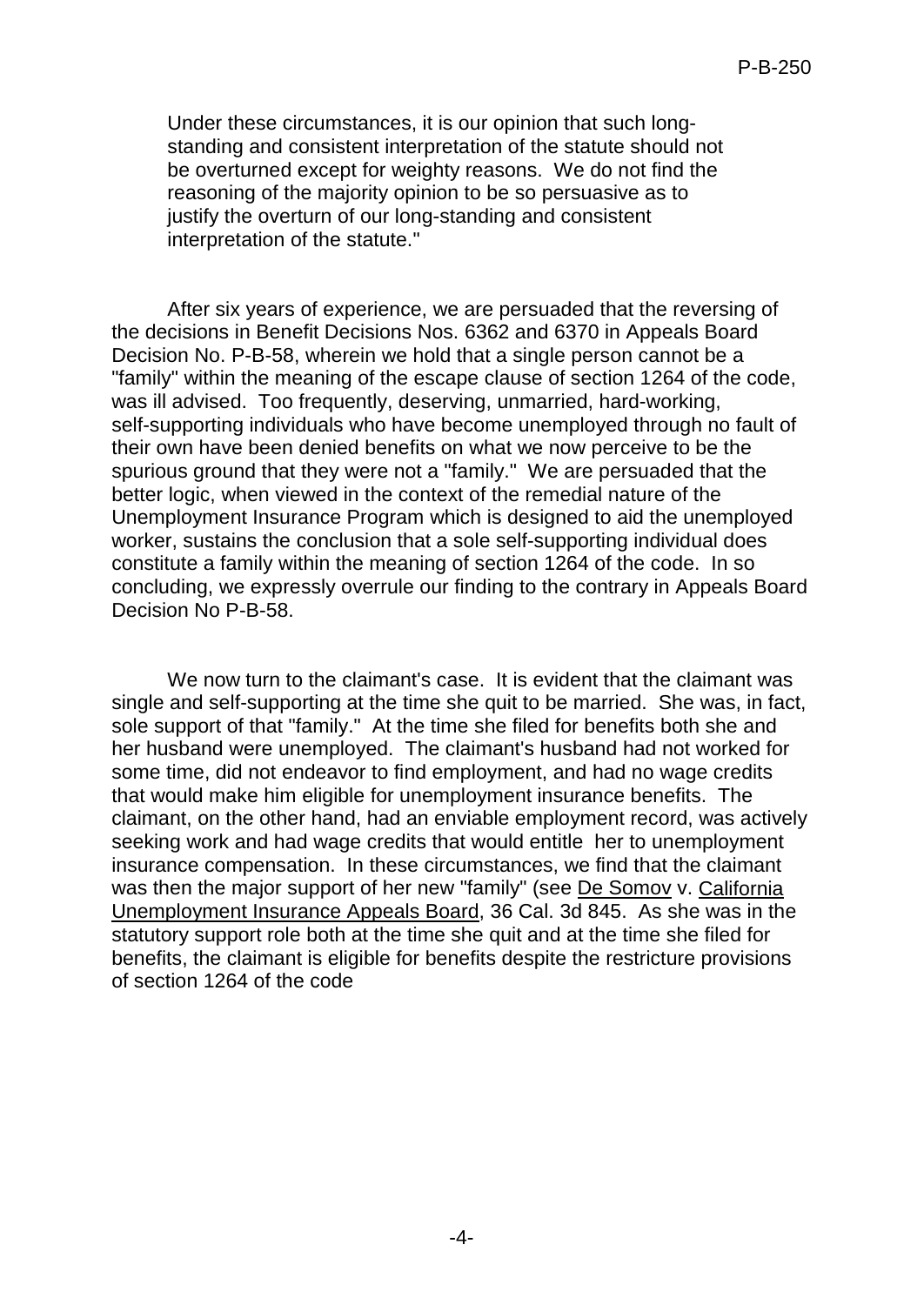## **DECISION**

The decision of the referee is reversed. Benefits are payable provided the claimant is otherwise eligible. The employer's account is subject to charges.

Sacramento, California, March 2, 1976.

## CALIFORNIA UNEMPLOYMENT INSURANCE APPEALS BOARD

DON BLEWETT, Chairperson

MARILYN H. GRACE

HARRY K. GRAFE

RICHARD H. MARRIOTT

DISSENTING - Written Opinion Attached

CARL A. BRITSCHGI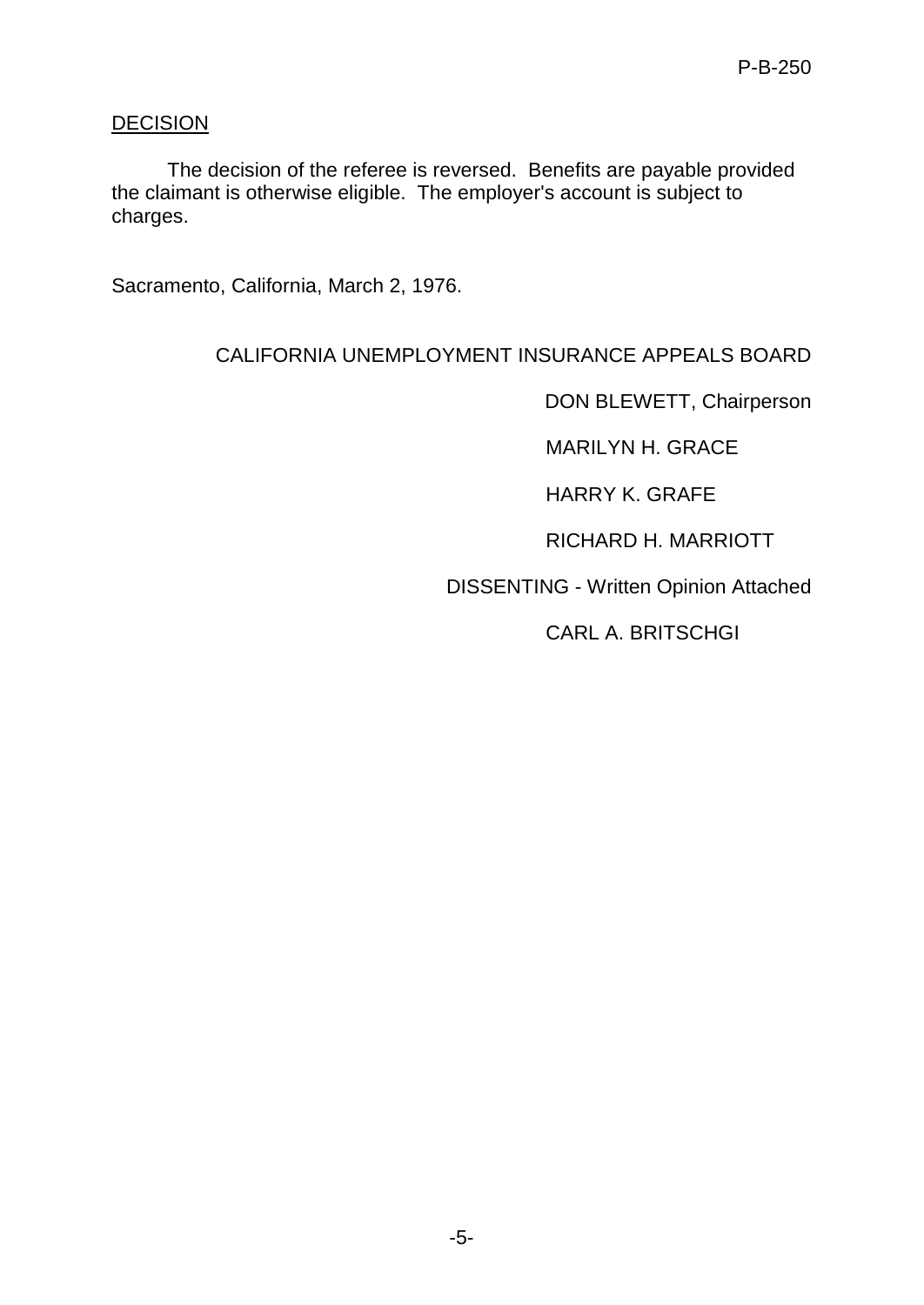### DISSENTING OPINION

In my opinion, a single person cannot be called a "family." In reaching the opposite conclusion, the other members of this Board quote no specific authority for their decision.

We are not dealing with some esoteric concept. We are dealing with the meaning of a common everyday word, "family." In my judgment, a reasonable person having no ulterior motive for reaching a particular result would conclude that a "family" encompasses a plurality of persons and not a single person.

The last sentence of section 1264 of the code (the support provision) does not specifically mention single persons. Such persons would not be able to escape the ineligibility effects of the section unless an interpretation was developed to cover them under the support provision. There is, therefore, an ulterior motive to find an interpretation which would make it possible for single persons to draw benefits following a marital or domestic leaving of work. The point of least resistance in arriving at this result is to conclude that a "family" can be a single person. It is through this tortured thought process that the other members of this Board reach their decision, in my judgment.

Research reveals that some 13 states have provisions in their unemployment insurance law concerning benefit entitlement for leaving work for marital or domestic reasons. Five of those states, including California, have a support provision for relieving the effects on benefit entitlement of the provision.

The support provision in Nevada and Utah is similar to the California provision. The support provision in Pennsylvania concerns support for a substantial part of "the six months either prior to such leaving or the time of filing either an application or claim for benefits." The support provisions of California, Nevada, Utah and Pennsylvania refer to the support of a "family" only.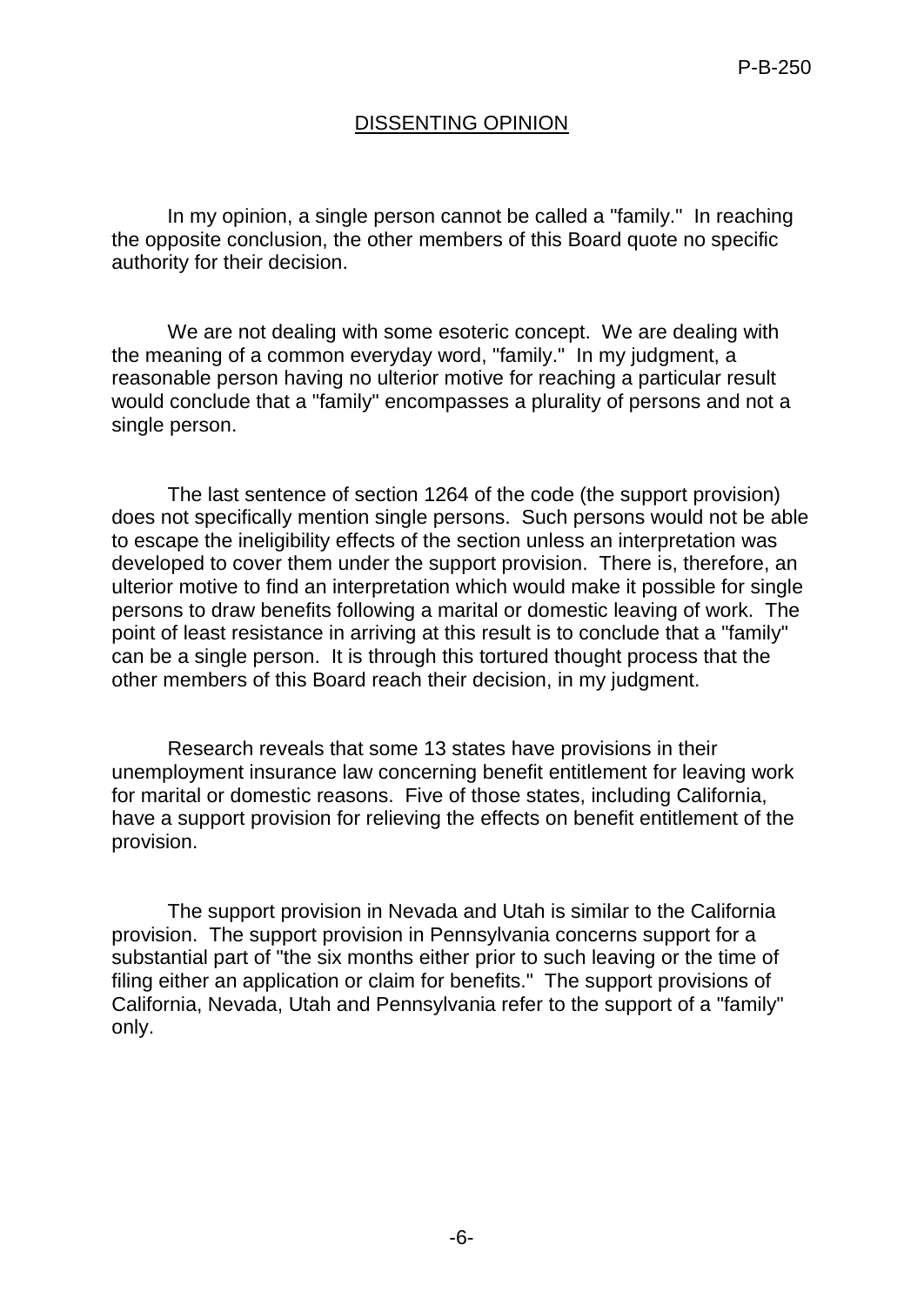The Idaho support provision reads as follows:

". . . The provisions of this subsection shall not apply after a change in conditions whereby claimant has become the main support of self or immediate family."

Prior to 1971, the Utah support provision read as follows:

". . . provided, that the foregoing provisions of this subsection shall not apply after a change in conditions whereby she has become the main support of herself or her immediate family.

It is obvious from the above six support provisions that if a legislature wished to encompass a single person it would so state specifically as was the law in Utah and which is the law in Idaho.

The definitions of "family" and "major support" in section 1264-1 of Title 22, California Administrative Code, are in complete accord with the concept that a "family" envisions a plurality of persons.

The definition of "major support" is in terms of "family members" (plural), a family member providing more than one-half of the support, and that not more than one person can be the major support of the family. These terms or concepts just do not envision a single person being a "family."

In Appeals Board Decision No. P-B-22 it is stated:

"The cardinal rule in the construction of a statute is to follow the legislative intent and that intent must be determined from the express language of the statute. Where the meaning of the language of the statute is free from ambiguity, the intention of the legislature must be determined from that language, and it cannot be rewritten through interpretation to conform to a presumed intention which is not expressed, however desirable such result might appear to be. . . ."